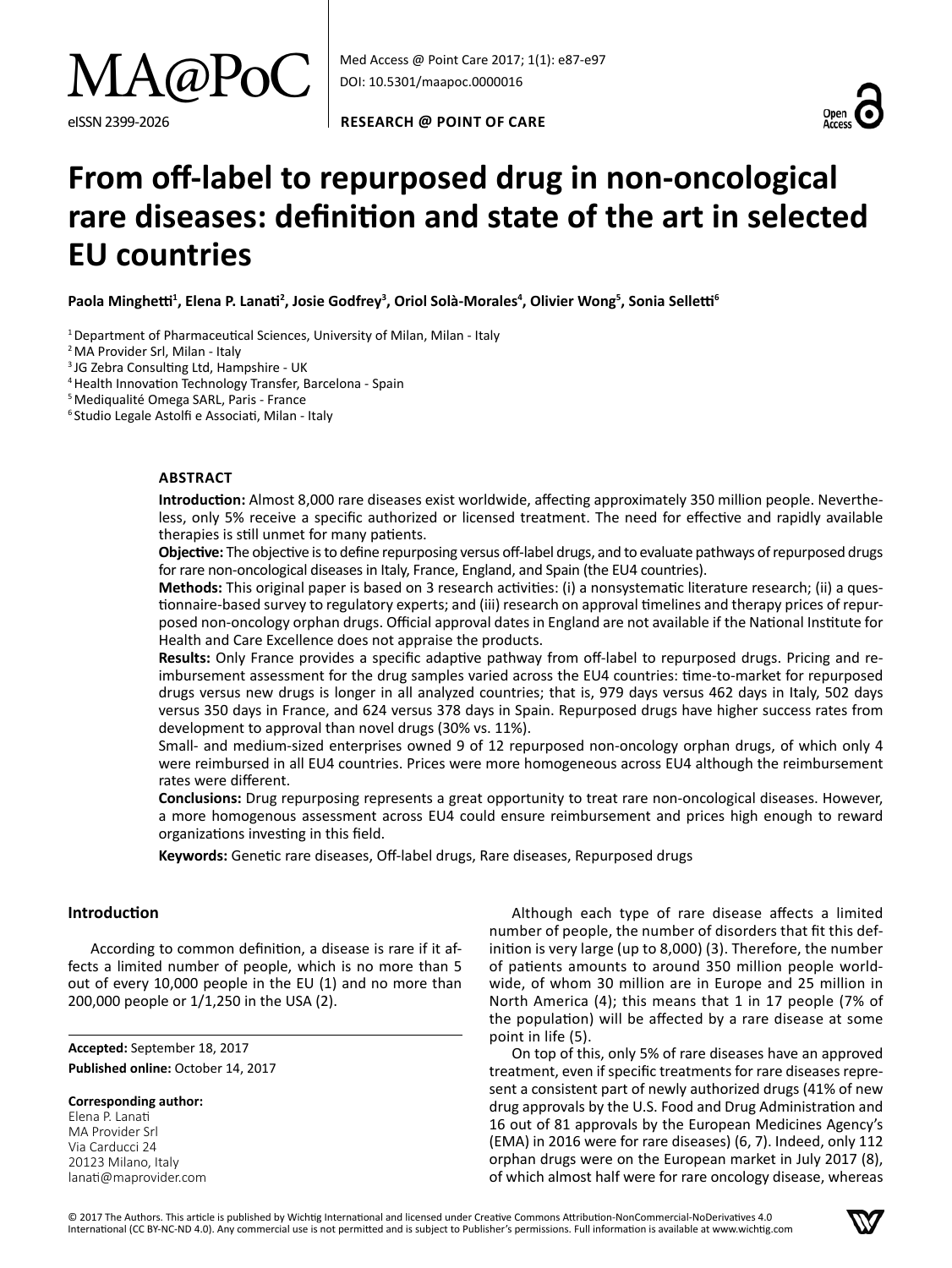more than 450 are under development (9). In this context, the need for effective treatments for rare diseases seems to become increasingly relevant.

The introduction of the Regulation on Orphan Medicinal Products in the European Union (EU) in 2000 (10) has been successful in making drugs for rare diseases commercially viable, giving incentives associated to orphan drug status, principally the 10-year market exclusivity. Authorized orphan medicines benefit from 10 years of protection from market competition with similar medicines that have similar indications, once they are approved. This period of protection is extended by 2 years for medicines that have also complied with an agreed pediatric investigation plan granted at the time of review of the orphan medicine designation. Beside market exclusivity, other incentives include protocol assistance, provision of scientific advice, access to the centralized authorization procedure, reduced fees for regulatory activities, some administrative and procedural assistance from the EMA's small- and medium-sized enterprises (SME) office, and opportunity to have access to grants from the European Commission and other sources (11).

As for any novel drug, once regulatory approval is obtained, manufacturers need to submit their application to the reimbursement authorities in each launch country. According to research on high cost orphan/nonorphan drugs (12), the time-lag between marketing authorization and reimbursement ranges from 7.0 to 11.2 months, with a minimal difference in time-to-reimbursement for oncology versus non-oncology drugs in the EU5.

For the next step, making an orphan drug available to patients requires further financial efforts and capabilities. While all drug launches are complex, launches of rare disease treatments are particularly so. A recent article (13) has highlighted that companies launching rare disease treatments not only must they show great commitment to the rare disease community, but also they need to identify patients and help patients and their caregivers navigate a health care system not usually geared to supporting those with rare diseases.

Overall, developing and delivering orphan drugs to patients requires high R&D and financial commitment, which makes this field difficult to be approached, especially by SMEs, in spite of EMA incentives. An opportunity for filling this gap is available by off-label use or repurposed (or repositioned) drugs. The latter option implies that costs of bringing repurposed drugs to the market are significantly lower than for novel medicines (14).

In this context, the aim of this work is to illustrate the reimbursement process and the regulatory status and prices of repurposed non-oncology orphan medicines in some European health care systems, starting from off-label regulations, in order to understand each different national approach.

# **Methods**

This original paper was based on three activities: (i) questionnaire-based survey and expert opinion meeting; (ii) nonsystematic literature review; and (iii) research on approval timelines and prices of a selected sample of repurposed orphan

drugs for non-oncological rare diseases in four European countries.

As a first step, finding an agreement on definitions related to drug repurposing and off-label use was necessary.

A questionnaire-based survey to 5 key regulatory experts from Italy, France, England, and Spain was administered and a relevant case study was analyzed, in order both to find agreement on definitions and to analyze the national contexts of drug repurposing. To maximize the effort, the interviewed experts were also invited for discussion purposes in a consensus meeting. Since no dedicated pathways exist in the countries of interest for repurposed drugs, the discussion was focused on off-label regulation country by country. The discussion focused on orphan medicinal products.

Second, a literature research on PubMed allowed us to fully understand the current standpoint on the subject, including the known definitions and the extent of the value that repositioning represents for such a sensitive subject as rare diseases. In order to determine the current regulatory standpoint on repurposed drugs (i) versus off-label use (ii) and new drugs (iii), these 3 statuses were compared for the following parameters: safety, efficacy, availability of information, required investment, clinical development, risk of investment, development times, time to market, patent protection, legally liable party, attitude of payers, and attitude of health policy systems.

The literature research included the key words "drug" AND "repurposed," "repurposing," "repositioning," and "repositioned"; any article found relating to this subject was analyzed.

Finally, in order to put into effect the previously made considerations, non-oncology repurposed drugs – with an orphan designation and approved by the EMA – were collected, and the approval process and prices were analyzed country by country. Starting from the EMA's orphan drug list (8), we analyzed each drug with the aim of understanding whether they could fit the definition of "repurposed." There were 112 currently approved drugs with an orphan drug designation; of them, 22 cases fit the definition of "repurposed" drugs. Of these, 12 were repurposed for non-oncological rare diseases, thus excluding oncological drugs.

A thorough search of each of these drugs was performed on the European and national authorities' websites: EMA, AIFA (Italian Medicines Agency), HAS (French High Health Authority), NICE (National Institute for Health and Care Excellence)/NHS (National Health System), and AEMPS (Spanish Agency of Medicinal Products and Medical Devices). The regulatory steps of each drug were tracked, and the date of the marketing authorization (EC decision) was used as the index date for comparison purposes. It was not possible to calculate timelines in England, because official approval dates are not available if NICE does not appraise the product. Finally, we described the price for reimbursed packages and the reimbursement status across the analyzed countries. Prices are shown as follows: ex-factory prices in Italy, the manufacturer price before taxes (PFHT) in France, the list price in England (converted to Euro according to the exchange rate as of July 21, 2017), and the public price minus 7.5% discount in Spain.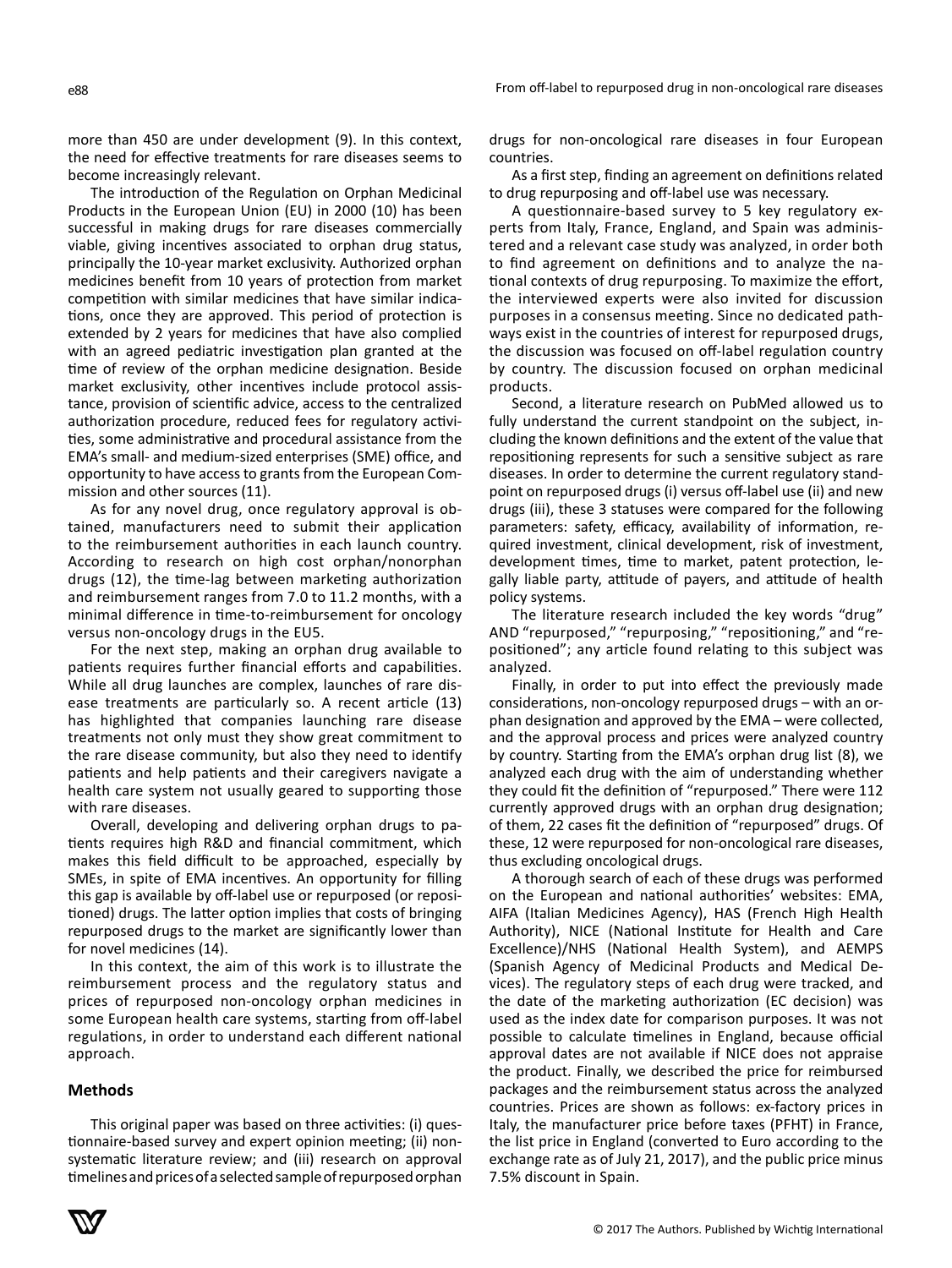# **Results**

### *Definitions*

A recent review showed that no common definition for drug repurposing was identified in the literature. We referred to a definition given below (15-17), which was submitted and approved by all experts. The outcomes of the questionnairebased survey and the expert opinion meeting are listed in this section as follows.

# *Orphan drugs*

Drugs granted an orphan drug designation by regulatory agencies, intended for diagnosis, prevention, or treatment of life-threatening or very serious diseases or disorders that are rare (18). Currently, more than 1,800 orphan drug designations have been granted by the European Commission based on a positive opinion from the Committee for Orphan Medicinal Products (COMP) (7). Despite the evident promises of the orphan drug designation and the high medical need, there is still a considerable lack of special treatments on the market, due to the low return on investment and high developmental and financial risks (19).

# *Drug repurposing*

Drug repurposing is the practice of finding novel therapeutic indications for existing drugs (15). It involves the R&D process and the application for regulatory approval of known drugs and compounds to treat new indications (i.e., new diseases) (16). Repositioning can give new life to shelved or abandoned drugs that have never been on the market, or it may extend the life for marketed drugs via new indications or formulations (17). Drug repurposing is not a simple re-use of a drug. Whilst the active ingredient is the same, dosages and/ or the route of administration may vary considerably; hence the need to assess safety and efficacy of the repurposed drug.

# *Patent protection*

Based on Article 54(5) of the European Patent Convention, a second or further medical use of a substance or composition can be so broad as to relate to "any specific use of such substance or composition in a therapeutic method." Novel or further medical uses must not be chosen arbitrarily, but they must contribute to the claimed technical effect to be considered inventive (20). If a substance or composition is already known to have been used in a first medical use, it may still be patentable for any second or further use – subject to a number of exceptions – provided that said use is novel and inventive (20). Authorized orphan medicines benefit from 10 years of protection from market competition with similar medicines that have similar indications once they are approved (vs. 8 years data exclusivity +2 years market protection for nonorphan drugs). This period of protection is extended by 2 years for medicines that have also complied with an agreed pediatric investigation plan granted at the time of review of the orphan medicine designation (21).

#### *Off-label drug use*

An off-label drug is a drug used in a different way than that specified in the label (i.e., SmPC – Summary of Product Characteristics) covered by the authorization.

#### *Concept overview*

The results of the literature research on PubMed and a consultation with experts are summarized in Table I.

In terms of safety and efficacy requirements, repurposed drugs are equivalent to newly approved drugs. Indeed, the safety and efficacy of repurposed drugs, as well as new drugs, need to be supported by clinical trials. On the contrary, the safety and efficacy of off-label use is limited to a few cases in clinical practice (generally case reports, case series, or small studies) (22).

All information on repurposed and new drugs are available and accessible through the European Public Assessment Reports (EPARs) and in the Summary of Product Characteristics (SmPC), published in the EMA website once authorized, whereas information on off-label use is limited to published and grey literature.

Off-label, repurposed, and new drugs require different levels of investment and development time. Development times are the longest for new drugs, typically 10-17 years, from in vitro studies to clinical studies with a very low percentage of success and, by consequence, high R&D costs: 10% success rate from phase II to launch and 5% overall (23). In the case of repurposed drugs, preclinical research and phase I trials are already available from the previously approved indication. This translates into reduced development times (3-8 years on average) and a higher probability of success than new drugs from phase II to launch (25% vs. 10%), leading to a reduction in the necessary investments. Comparing the number of approvals, repurposed drugs appear to be more frequently approved than novel drugs (30% vs. 11%) (23).

New drugs and repurposed drugs undergo the same "full approval" process, whereas off-label use  $-$  by definition  $$ does not require formal approval from a national authority. The physician is the only liable party and can prescribe under clinical freedom (24). The legally liable parties in new and repurposed drugs are both the manufacturer and the physician.

No patent protection is provided for drugs used offlabel, while new and repurposed drugs are covered by existing patent protection; the patent covers the new indication for repurposed drugs. Moreover, orphan drugs (thus including repurposed ones) are entitled to market exclusivity for a period of 10 years (or 12 years in cases of rare pediatric disease) (21).

A case-by-case assessment of the value of repurposed and new drugs is always required, and the attitude of payers and health policy systems in recognizing their value is variable.

#### *Regulation of off-label use in EU4*

#### *Italy*

In Italy, the law establishes that physicians can prescribe drugs only according to the therapeutic indications, regimens,

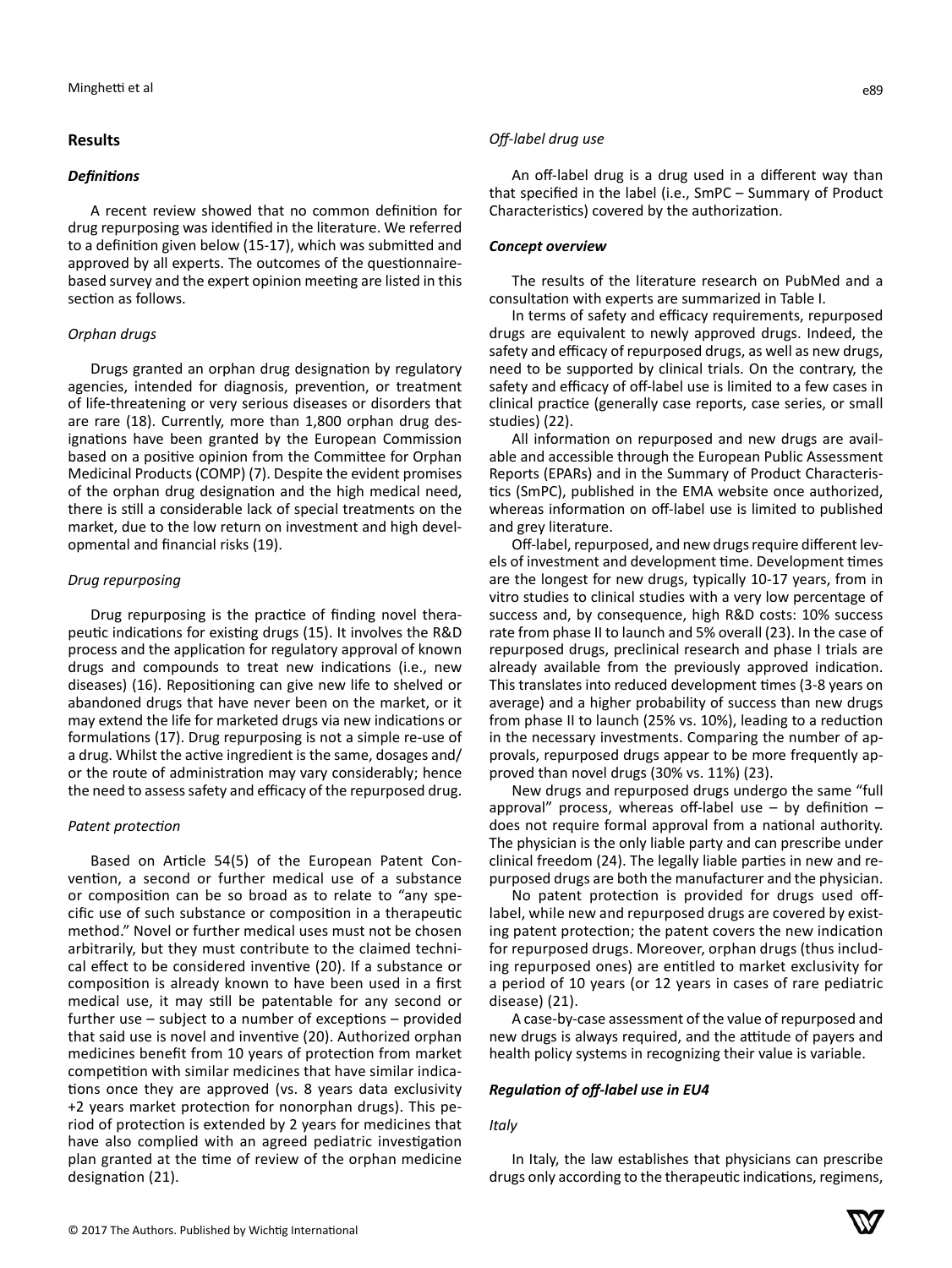|                                                                                                       | Main characteristics and implications                   |                                                                   |                                                |  |  |
|-------------------------------------------------------------------------------------------------------|---------------------------------------------------------|-------------------------------------------------------------------|------------------------------------------------|--|--|
|                                                                                                       | Off-label use                                           | <b>Repurposed drug</b>                                            | New drug                                       |  |  |
| Safety                                                                                                | Limited evidence                                        | Robust evidence required                                          | Robust evidence required                       |  |  |
| Efficacy                                                                                              | Limited evidence<br>73% used have little or no evidence | GCP trial evidence required                                       | GCP trial evidence required                    |  |  |
| Availability of<br>information                                                                        | Limited availability                                    | All medical information needs are<br>fulfilled                    | All medical information needs are<br>fulfilled |  |  |
| Required investment                                                                                   | Low                                                     | Medium                                                            | <b>High</b>                                    |  |  |
| Clinical development<br>Absence of formal development phases.<br>Some evidence of safety and efficacy |                                                         | All regulatory requirements must<br>be met for the new indication | All regulatory requirements must<br>be met     |  |  |
| Risk of investment                                                                                    | Not measurable                                          | 25% success from phase II to launch 10% success from phase II to  | launch. 5% overall                             |  |  |
| Development times                                                                                     | Short                                                   | Medium<br>Typically 3-8 years                                     | Long<br>Typically 10-17 years                  |  |  |
| Time to market                                                                                        | Immediate                                               | Short-medium                                                      | Long                                           |  |  |
| Patent protection                                                                                     | No patent protection                                    | Second medical use patent                                         | Patent protection in place                     |  |  |

|  | <b>TABLE I</b> - Fact sheet of options for the management of unmet therapeutic needs in rare diseases |  |  |
|--|-------------------------------------------------------------------------------------------------------|--|--|
|--|-------------------------------------------------------------------------------------------------------|--|--|

GCP = good clinical practices.

Attitudes of health policy systems

and administration routes authorized by AIFA (art. 3, para. 1, Law 94/1998); thus, off-label use is not defined by law, but it is considered as every usage not indicated in the SmPC. The off-label use lies on 2 pathways: off-label use "for named patient" and "for drug."

Legally liable party Physicians under clinical freedom to prescribe

Attitudes of payers Variable arrangements for reimbursement

reasons

Some incentives due to economic

In the first case (for named patient), physicians may waive the ordinary rule that relates to the on-label prescription for the treatment of a single patient with drugs authorized for a different indication, or with a different route of administration, or different posology, or with a "magistral formula," under their choice and liability, and in compliance with the conditions of the law. The physician believes that the patient cannot be adequately treated with the existing authorized alternatives; the off-label use is supported by accredited published scientific evidence – at least phase II trials; and the patient has been duly informed and has expressed their consent.

Variable

Variable

Manufacturer, Physician Manufacturer, Physician

Product value, usually not well

Product value, usually not well

recognized

recognized

In the second case (for drug), for diseases that lack a dedicated therapy (unmet need), off-label prescription is possible also according to Law 648/1996 (Tab. II). Requirements are established in art. 1.4 regulating the off-label use "in the absence of a valid alternative" and cover innovative drugs authorized in other countries, unauthorized drugs still under clinical development (but at least with phase II results), and authorized drugs for unauthorized indications. Such a use is subject to the prior assessment of AIFA; once the AIFA Technical Scientific Committee (CTS) has approved the off-label use, the drug is included in a specific list and is reimbursed by the National Healthcare System. If the drug is not on the Italian market, the company is free to decide its price. The

|                                  | Italy                                   | France         | England                                                                                                    | Spain                                          |
|----------------------------------|-----------------------------------------|----------------|------------------------------------------------------------------------------------------------------------|------------------------------------------------|
| Laws concerning<br>off-label use | Law 648/1996                            | ATU            |                                                                                                            | None (first case applies to<br>all subsequent) |
| Adaptive pathway                 | No (approval: yes/no)                   | Yes (RTU)      |                                                                                                            | No (approval: yes/no)                          |
| Off-label use vs. budget         | Reimbursed according<br>to Law 648/1996 | Not reimbursed | Reimbursed if within budget limits, oth-Reimbursed by provider or<br>erwise each case is judged separately | by regional administration                     |

ATU = Autorisation Temporaire d'Utilisation; RTU = Recommandations Temporaire d'Utilisation.

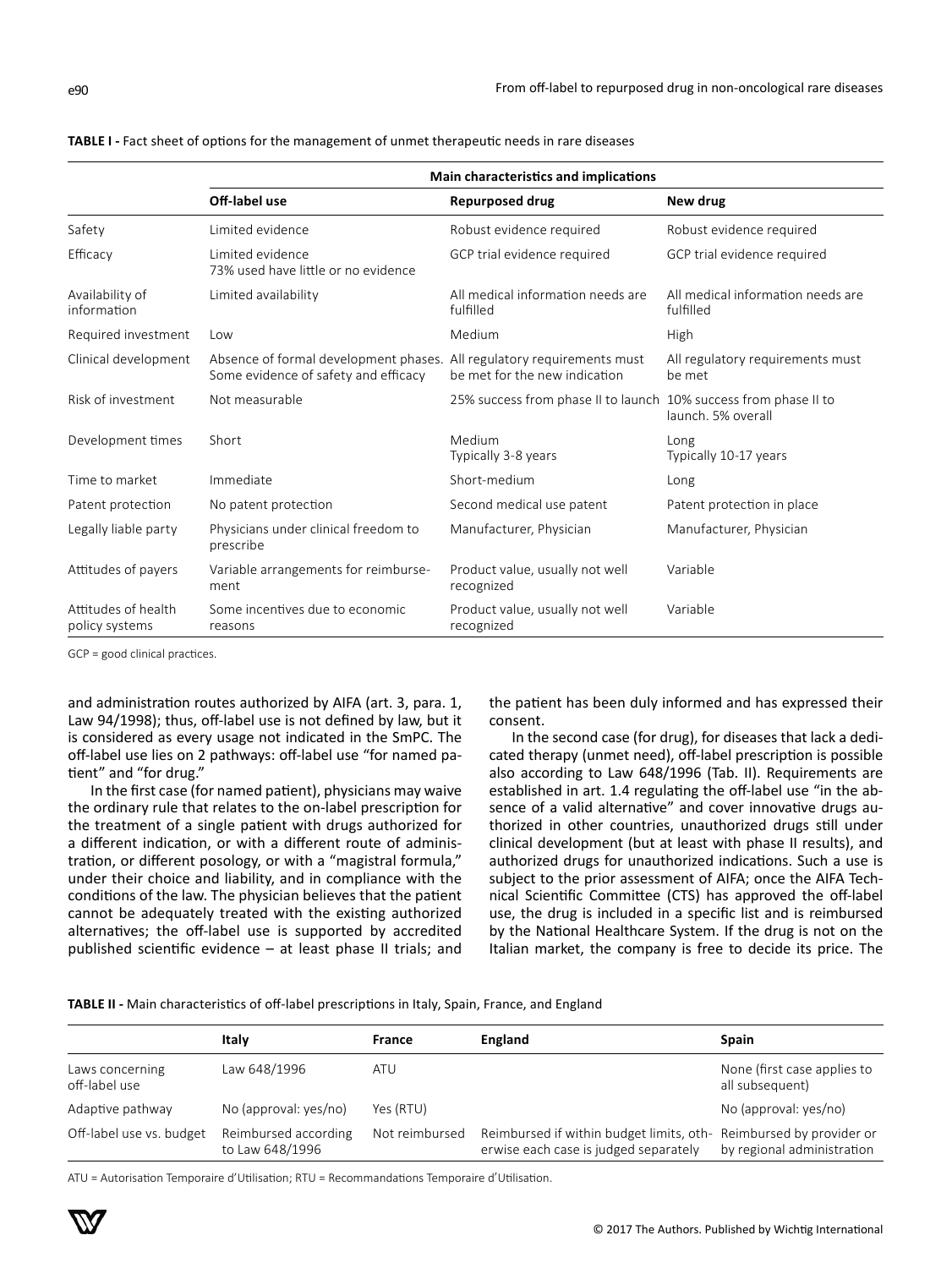application for inclusion in the 648 list can be filed by CTS, patient associations, scientific societies, or universities.

Law n. 79/2014 has amended Law 648 introducing a new scenario under art. 1.4 bis: the off-label use "even in the presence of a therapeutic alternative" if the proposed drug is cheaper than approved products. In this event, monitoring tools (both for therapeutic and economic compliance) shall apply according to AIFA decision.

A specific public fund according to Law 326/2003 is available for the use in Italy of orphan drugs in rare diseases and for compassionate use in serious diseases during the time necessary for placing it on the market.

#### *France*

In France, off-label use is defined by the regulator, and the relevant importance is given to advocacy groups.

France is the only country among the EU4 analyzed to provide a specific adaptive pathway from off-label to repurposed drugs.

The ATU (Autorisation Temporaire d'Utilisation) is similar to the Italian Law 648, but is restricted to drugs with no previous market authorization. The price is free, but is not reimbursed. The difference between the price in ATU and the negotiated price will be reimbursed after drug authorization. Once market authorization is granted, ATU is switched to Law 48 until the completion of price negotiations (dispositif pérenne).

The RTU (Recommandations Temporaire d'Utilisation) is for drugs that have a label (different from ATU), but have to be used off-label. In this case, the medicine agency may grant a 3-year permission with mandatory implementation of a registry paid by the manufacturer. At the end of RTU, off-label use can be switched to full approval (Tab. II).

#### *England*

In England, an off-label medicine is defined as a medicine with an existing marketing authorization that is used outside its terms, and it is not expected that the existing marketing authorization will be extended to cover this use in the following 2 years. The off-label use can be requested by the clinician under his own responsibility. If an individual funding request is required, the clinical exception has to be proven for reimbursement. Usually, involvement by NICE is not required. For orphan drugs, there is usually only one single national payer. If the off-label use of a drug can be managed within the budget, no particular issues subsist, otherwise every case is judged separately (Tab. II). The physician usually prescribes the active ingredient and not the brand name, so hospitals can choose the most inexpensive alternative.

NICE provides Evidence Summaries on Unlicensed and Off-label Medicines (ESUOM reports), which are evidence reviews of the clinical data supporting the off-label use of a medicine. It is important to note that an ESUOM does not constitute an official guideline by NICE: the published reports remain advisory in contrast to the binding funding requirements attached to the Technology Appraisals and Highly Specialized Technologies programs, which appraise licensed treatments.

#### *Spain*

The structure of the Spanish health care system and its constraints are similar to those of the Italians. Nevertheless, in Spain, no laws concerning off-label use exist, but the general practice is that once an off-label use is granted for 1 patient, it is automatically approved for all subsequent patients.

There are 2 ways to obtain off-label reimbursement: by provider, usually represented by the hospital, or by regional administration. In the first case, the off-label use has to be a consequence of compassionate use. In the second case, offlabel prescription should be notified to the Ministry of Health (Tab. II).

The considerations on off-label usage in Italy, France, England, and Spain are summed up in Table II.

#### *Pricing and reimbursement process in EU4*

#### *Italy*

After EMA marketing authorization, the pharmaceutical company may submit a pricing and reimbursement application to AIFA. Usually, C(nn) class is assigned within 1 month. The CTS evaluates efficacy, added value, innovation, and pharmacoeconomics; if added therapeutic value is given, the Pricing and Reimbursement Committee (CPR) negotiates price and reimbursability class with the company (25).

### *France*

After EMA marketing authorization, the Transparency Committee (TC) performs the Health Technology Assessment (HTA). Together with the HAS, it provides an opinion to the Healthcare Product Economic Committee, which, in turn, decides on pricing issues; whereas the National Health Insurance decides on the level of co-payment (26).

#### *England*

EMA marketing authorization is reviewed by the Medicines and Healthcare Products Regulatory Agency (MHRA) and the pricing is agreed through the pharmaceutical price regulation scheme (PPRS). The PPRS is a voluntary, noncontractual agreement negotiated between the Government and the Association of the British Pharmaceutical Industry. It lasts 5 years and controls the pricing of all licensed, branded drugs sold to the National Health Service (NHS) throughout the UK. The aim of the scheme is to ensure that the NHS obtains drugs at a fair price while promoting a strong industry. Once pricing is agreed, NICE only appraises drugs referred by UK Ministers; however, if there is no referral, funding is based on local processes (27).

# *Spain*

After EMA or AEMPS marketing authorization, the Directorate of Pharmaceutical and Health Products (DGFPS) evaluates efficacy, safety, and innovation, and decides whether the drug should be reimbursed. DGFPS and the Interministerial Pricing Committee (IPC) define pricing. Only when the drug

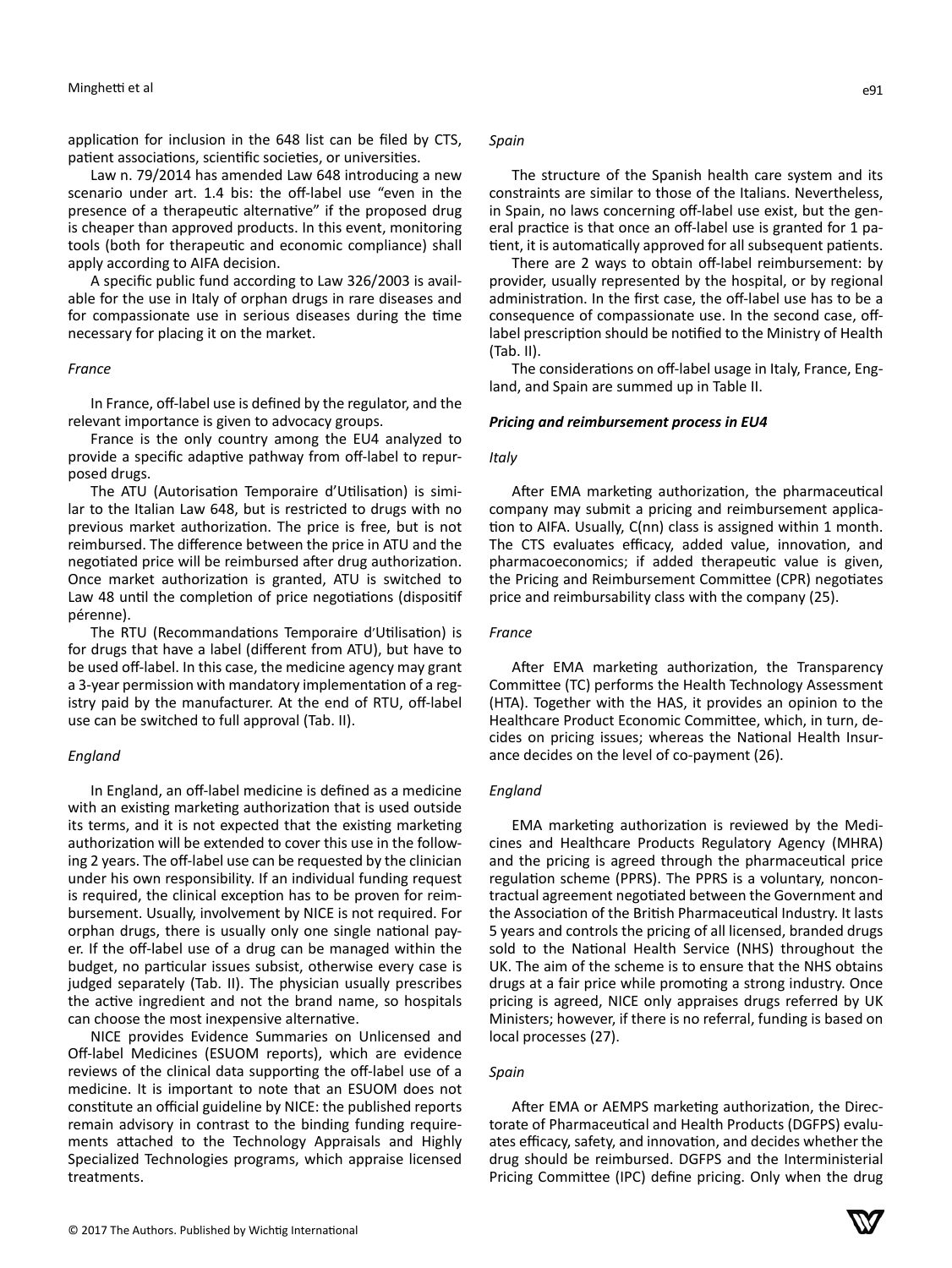is considered innovative, the company is involved in pricing negotiations (28).

# *Repurposed drugs approval timelines, prices, and reimbursement*

From 112 orphan drugs with marketing authorization (8), 22 (20%) were repurposed or repositioned and 12 (55%) were non-oncological drugs for 10 different rare diseases (Tab. III). Three of these 12, based on cholic acid, had indications in inborn errors of primary bile acid synthesis.

EMA approval ranged from June 2007 for hydroxycarbamide (brand name Siklos) to April 2017 for chenodeoxycholic acid (Chenodeoxycholic Acid Leadiant), implying that, for this recent approved drug, reimbursement dates were not yet available for any of EU4 health care systems. Except for Novartis, Shire, and Actelion, companies marketing these repurposed orphan drugs were SMEs (Tab. III).

Only 4 out of 12 drugs were marketed in all EU4 countries (macitentan [Opsumit]; cholic acid [Orphacol]; thiotepa [Tepadina]; everolimus [Votubia]) and 50% of them by SMEs. Three drugs (ketoconazole [Ketoconazole HRA]; hydrocortisone [Plenadren]; hydroxycarbamide [Siklos]) were marketed in 2 countries, and 66% of them by SMEs. Finally, 3 of 12 drugs were not reimbursed or reimbursement decisions were not yet available. Two of these included the recently EMA-approved chenodeoxycholic acid (Chenodeoxycholic Acid Leadiant) and cholic acid (Kolbam) (100% SMEs) (Tab. IVA, B). Cholic acid (brand name Kolbam by Retrophin Europe Ltd, previously owned by ASK Pharmaceuticals GmbH) was approved by EMA in November 2015 despite the General Court of the Court of Justice of the European Union

# **TABLE III -** List of sample drugs

| <b>Product name</b>                            | Active<br><b>Development indication</b><br>substance |                                                                                         | <b>Repurposed indication</b>                                                                                                                                                         | Sponsor                                               |
|------------------------------------------------|------------------------------------------------------|-----------------------------------------------------------------------------------------|--------------------------------------------------------------------------------------------------------------------------------------------------------------------------------------|-------------------------------------------------------|
| Bronchitol                                     | Mannitol                                             | Cerebral oedema, renal failure,<br>constipation                                         | Cystic fibrosis                                                                                                                                                                      | Pharmaxis Pharma-<br>ceuticals Limited                |
| Chenodeoxy cholic acid Chenodeoxy-<br>leadiant | cholic acid                                          | Gallstones                                                                              | Inborn errors of primary bile acid<br>synthesis due to sterol 27 hydroxylase<br>deficiency                                                                                           | Leadiant GmbH                                         |
| Hetlioz                                        | Tasimelteon                                          | Insomnia and other sleep<br>disorders                                                   | Non-24-hour sleep-wake disorder<br>(Non-24) in totally blind adults                                                                                                                  | Vanda<br>Pharmaceuticals Ltd                          |
| Kolbam                                         | Cholic acid                                          | Gallstones                                                                              | Inborn errors of primary bile acid<br>synthesis due to lack of the following<br>liver enzymes: sterol 27-hydroxylase;<br>2-methylacyl-CoA racemase; or<br>cholesterol 7a-hydroxylase | Retrophin Europe<br>Ltd                               |
| Ketoconazole hra                               | Ketoconazole                                         | Prostate carcinoma, antimycotic                                                         | Cushing's syndrome                                                                                                                                                                   | Laboratoire HRA<br>Pharma                             |
| Opsumit                                        | Macitentan                                           | Idiopathic pulmonary fibrosis                                                           | Pulmonary arterial hypertension                                                                                                                                                      | Actelion<br>Registration Ltd                          |
| Orphacol                                       | Cholic acid                                          | Gallstones                                                                              | Inborn errors in primary bile acid<br>synthesis due to 3β-hydroxy-Δ5-C27-<br>steroid oxidoreductase deficiency<br>or Δ4-3-oxostereoid-5β-reductase<br>deficiency                     | Laboratoires C.T.R.S.                                 |
| Plenadren                                      |                                                      | Hydrocortisone High blood calcium, thyroiditis,<br>rheumatoid arthritis                 | Adrenal insufficiency                                                                                                                                                                | Shire Services BVBA                                   |
| Raxone                                         | Idebenone                                            | Friedreich Ataxia                                                                       | Lebers hereditary optic neuropathy                                                                                                                                                   | Santhera Pharma-<br>ceuticals (Deutsch-<br>land) GmbH |
| Siklos                                         | Hydroxy-carb-<br>amide                               | Chronic myelogenous leukemia,<br>cervical cancer, polycythemia<br>vera                  | Vaso-occlusive crises in patients<br>suffering from symptomatic sickle-cell<br>syndrome                                                                                              | Addmedica                                             |
| Tepadina                                       | Thiotepa                                             | Various cancers                                                                         | Prior to allogeneic or autologous<br>hematopoietic progenitor cell<br>transplantation in hematological<br>diseases                                                                   | Adienne S.r.l.                                        |
| Votubia                                        | Everolimus                                           | Advanced kidney cancer/Preven- Tuberous sclerosis<br>tion of organ transplant rejection |                                                                                                                                                                                      | Novartis                                              |

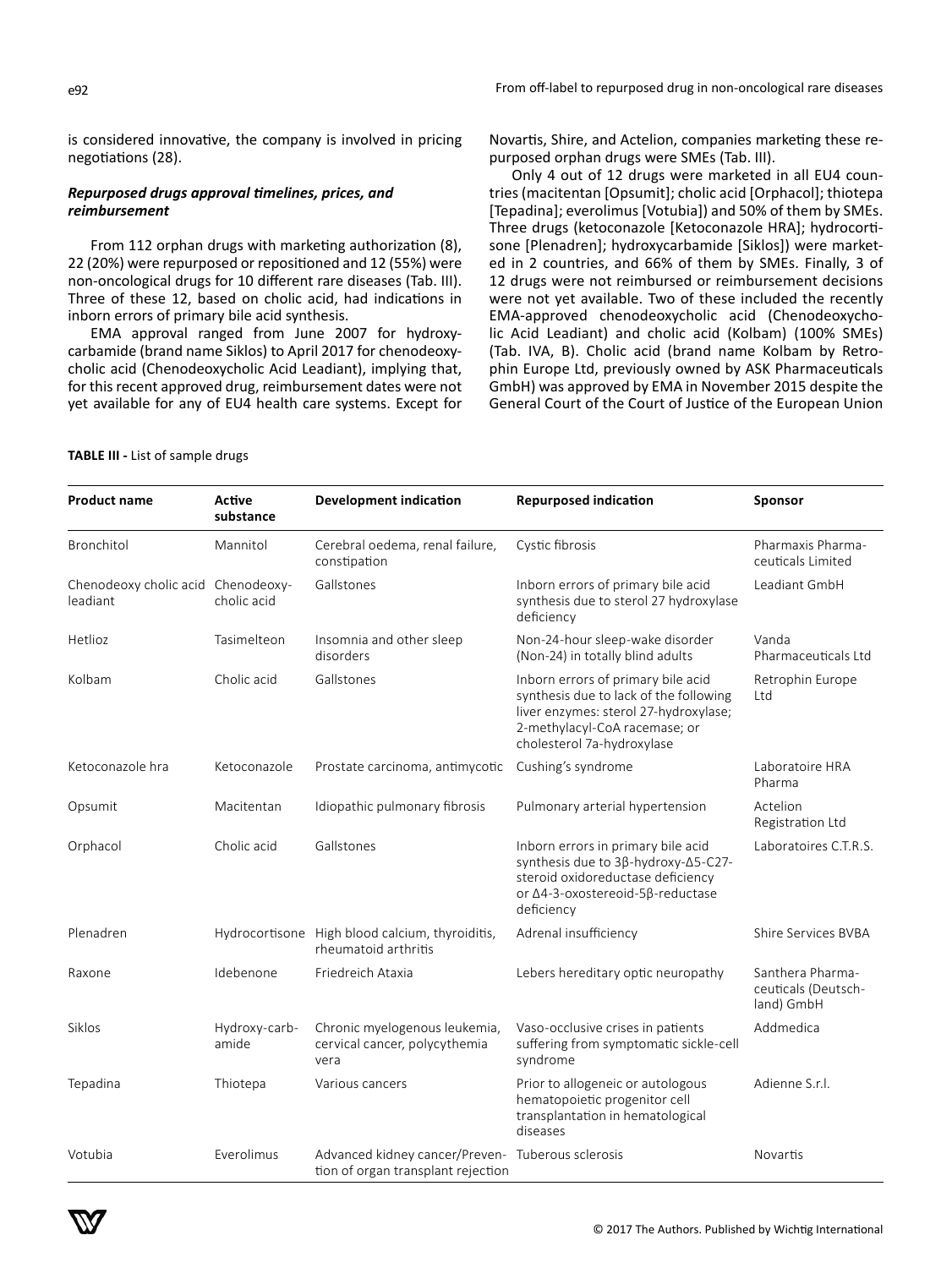| <b>Active substance</b>          | EU <sup>1</sup>                     | Italy <sup>2</sup>                           | France <sup>3</sup>                     | England <sup>4</sup>                                | Spain <sup>5</sup>                          |
|----------------------------------|-------------------------------------|----------------------------------------------|-----------------------------------------|-----------------------------------------------------|---------------------------------------------|
|                                  | Date of EMA market<br>authorization | <b>P&amp;R</b> decision<br>(AIFA Determinee) | <b>P&amp;R</b> decision<br>(CT opinion) | <b>NICE Technology</b><br><b>Appraisal Guidance</b> | <b>P&amp;R Decision</b><br>(AEMPS Decision) |
| Mannitol                         | 13/04/2012                          | 23/12/2015                                   |                                         | 28/11/2012                                          |                                             |
| Chenodeoxy-cholic<br>acid        | 10/04/2017                          |                                              |                                         | Not appraised                                       |                                             |
| Tasimelteon                      | 03/07/2015                          |                                              |                                         | Not appraised                                       |                                             |
| Cholic acid (Kolbam)             | 20/11/2015                          |                                              |                                         | Not appraised                                       |                                             |
| Ketoconazole                     | 19/11/2014                          | 10/03/2016                                   | 20/05/2015                              | Not appraised                                       |                                             |
| Macitentan                       | 20/12/2013                          | 09/06/2014                                   | 17/09/2014                              | Not appraised                                       | 07/05/2014                                  |
| Cholic acid (Orphacol)           | 12/09/2013                          | 20/01/2017                                   | 19/02/2014                              | Not appraised                                       | 15/01/2015                                  |
| Hydrocortisone                   | 03/11/2011                          | 12/12/2013                                   | 05/03/2014                              | Not appraised                                       |                                             |
| Idebenone                        | 08/09/2015                          | CPR approved                                 | 16/03/2016                              | Not appraised                                       |                                             |
| Hydroxy-carbamide                | 29/06/2007                          |                                              | 07/11/2007                              | Not appraised                                       | 18/01/2012                                  |
| Marketed by<br>Laboratorios Rovi |                                     |                                              |                                         |                                                     |                                             |
| Thiotepa                         | 15/03/2010                          | 15/04/2013                                   | 14/12/2011                              | Not appraised                                       | 29/10/2010                                  |
| Everolimus                       | 02/09/2011                          | 30/05/2016                                   | 08/01/2016                              | Not appraised                                       | 26/04/2013                                  |

**TABLE IV - A**) Approval times in four EU countries for repurposed orphan drugs for genetic non-oncological rare diseases

AIFA = Italian Medicines Agency; CT = Commission de la Transparence; EMA = European Medicines Agency; NICE = National Institute for Health and Care Excellence; P&R = Pricing and reimbursement.

Source:

<sup>1</sup>http://www.ema.europa.eu.

<sup>2</sup>www.gazzettaufficiale.it.

<sup>3</sup> Journal Officiel de la Republique Française.

<sup>4</sup>https://www.nice.org.uk/guidance/published?type=ta.

<sup>5</sup>https://www.aemps.gob.es/cima/especialidad.do?metodo.

# **TABLE IV - B**) Reimbursement of the analyzed repurposed orphan drugs

| <b>Product name</b>                         | <b>Reimbursement decision</b> |                                                  |                                                                                           |                                      |  |  |
|---------------------------------------------|-------------------------------|--------------------------------------------------|-------------------------------------------------------------------------------------------|--------------------------------------|--|--|
|                                             | Italy <sup>1</sup>            | France <sup>2</sup>                              | England <sup>3</sup>                                                                      | Spain <sup>4,5</sup>                 |  |  |
| Mannitol                                    | Not reimbursed – class C      |                                                  | Reimbursed                                                                                |                                      |  |  |
| Ketoconazole                                | Reimbursed - class A          | ASMR IV – 65% reimbursed                         | Reimbursed                                                                                |                                      |  |  |
| Macitentan                                  | Reimbursed - class A          | ASMR V – not reimbursed                          | Reimbursed                                                                                | Hospital drug, 100%<br>reimbursed    |  |  |
| Cholic acid (Orphacol) Reimbursed - class H |                               | ASMR I-65% reimbursed                            | Reimbursed                                                                                | Hospital drug, 100%<br>reimbursed    |  |  |
| Hydrocortisone                              | Reimbursed - class H          | ASMR IV $-65%$ reimburse-<br>ment proposed by CT | Reimbursed                                                                                | Hospital drug, 100%<br>reimbursed    |  |  |
| Idebenone                                   |                               | Reimbursement not rec-<br>ommended               | Reimbursed                                                                                |                                      |  |  |
| Hydroxy-carbamide                           |                               | ASMR IV - 65% reimbursed Reimbursed              |                                                                                           | Prescription drug, 60%<br>reimbursed |  |  |
| Thiotepa                                    | Reimbursed - class H          | <b>ASMR IV</b>                                   | Reimbursed                                                                                | Hospital drug, 100%<br>reimbursed    |  |  |
| Everolimus                                  | Reimbursed - class A          | $ASMR II - 100\%$ reim-<br>bursed                | Not reimbursed through na-<br>tional prices and directly com-<br>missioned by NHS England | Prescription drug, 60%<br>reimbursed |  |  |

ASMR = Assessment of Improvement of Medical Benefit; CT = Commission de la Transparence; NHS = National Health Service. Source:

<sup>1</sup>www.gazzettaufficiale.it.

<sup>2</sup> Journal Officiel de la Republique Française.

<sup>3</sup>https://www.england.nhs.uk/wp-content/uploads/2017/04/nhs-england-drugs-list-v12.pdf.

<sup>4</sup>https://www.ispor.org/HTARoadMaps/Spain.asp.

5nomenclator.org.

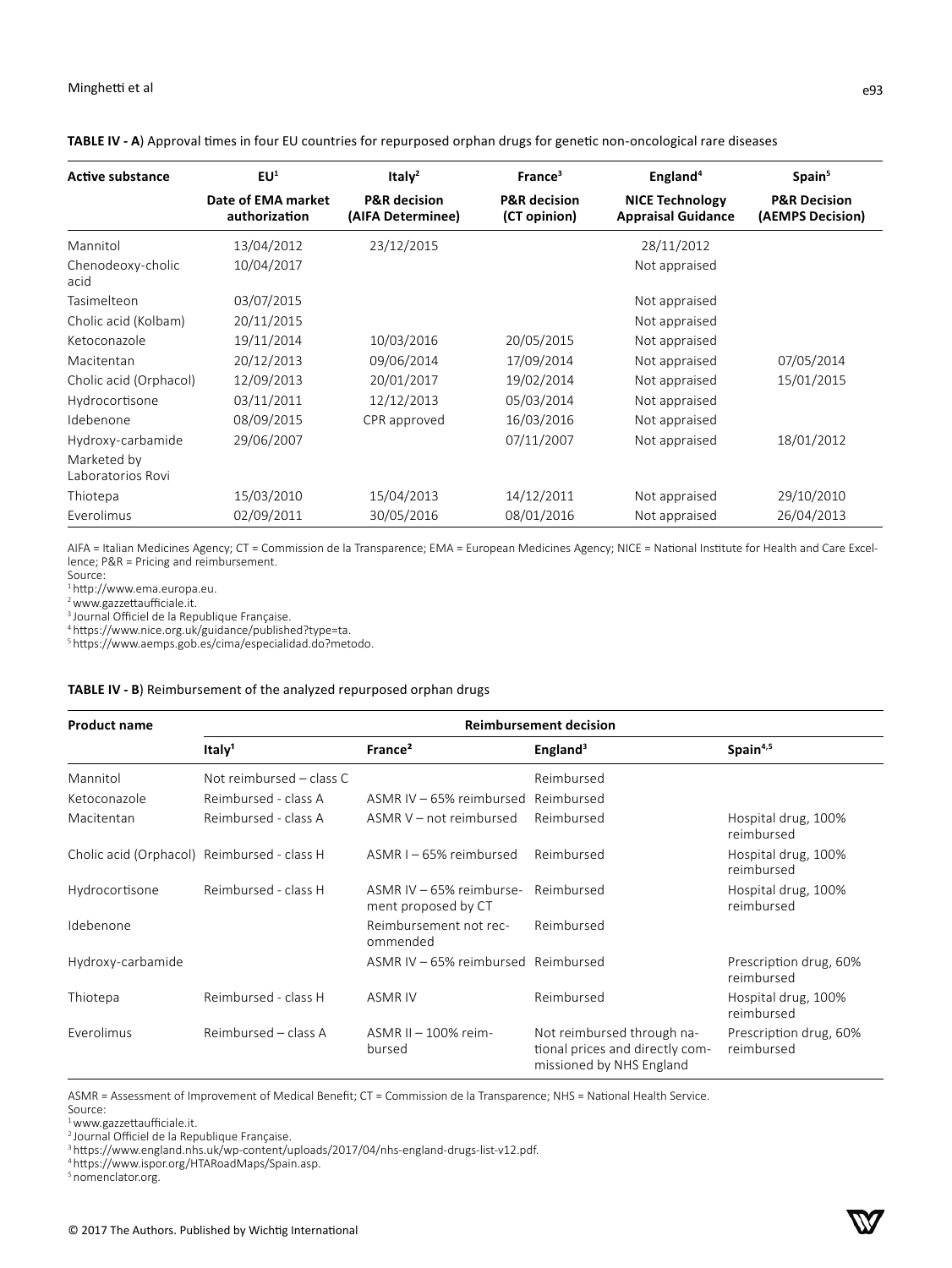on June 11, 2015 issuing its judgment in the case between Laboratories C.T.R.S. and the European Commission concerning market exclusivity for orphan medicinal products (Case T-452/14 (29)), and granting cholic acid (Orphacol) orphan market exclusivity. However, in our research, no local marketing authorizations have been found for this drug.

Of 12 drugs, 9 were reimbursed in at least 1 of the EU4, but under different reimbursement schemes. In Italy, 6 of these drugs were reimbursed: ketoconazole, macitentan, cholic acid, hydrocortisone, thiotepa, and everolimus all received full reimbursement (class A or class H reimbursement designation), but none of the analyzed drugs was granted innovative status. In France, 5 of these 12 drugs were reimbursed or partially reimbursed. According to the French authority assessment, Assessment of Improvement of Medical Benefit (ASMR) grades differed greatly: only cholic acid (Orphacol) received a grade I ASMR designation (major improvement) with 65% reimbursement (not included in the ALD30, the list of long-lasting diseases for whom 100% reimbursement is granted). Everolimus was granted grade II (important clinical added value) and 100% reimbursement. Ketochonazole, hydrocortisone, hydroxycarbamide, and thiotepa received grade IV (minor improvement) and 65% reimbursement, except for thiotepa, where reimbursement status is not published. Macitentan was classified ASMR V and was not granted reimbursement (Tab. IVB).

In England, the only drug included in the list of nonreimbursed drugs through national prices is everolimus; thus, all other marketed drugs are reimbursed (Tab. IVB).

In Spain, 6 of these 12 drugs were reimbursed: macitentan, cholic acid, hydrocortisone, and thiotepa – being hospital drugs – were reimbursed at a 100% rate; whereas hydroxycarbamide (by Laboratorios Rovi, licensed by Marketing Authorization owner Addmedica) and everolimus – being prescription drugs – were reimbursed at a 60% rate.

In Italy, France, and Spain, the average time-to-market from EMA approval to local market entry for novel drugs ranged from 350 days (11.7 months) in France to 462 days (15.4 months) in Italy (30). In these repurposed non-oncology orphan drugs, timeto-market varies from a minimum of 502 days (16.7 months) in France to a maximum of 979 days (32.6 months) in Italy (Tab. VA). However, we considered the following exceptional cases to be excluded from these calculations: cholic acid (Orphacol) in Italy and Spain (reimbursed after June 2015 Court of Justice sentence), and hydroxycarbamide (marketed in Spain by Laboratorios Rovi, outlicensed by Addmedica). Excluding these cases, approval times in repurposed drugs varied from 788 days (26.3 months) in Italy to 502 days (16.7 months) in France, and 365 days (12.2 months) in Spain (Tab. VB).

Analyzing prices for reimbursed packages, ex-factory prices are quite homogenous across the EU4 countries with some relevant differences in Spain for hydroxycarbamide (+44% vs. average EU4 price) and thiotepa (+15% vs. average EU4 price), and in Italy for cholic acid (Orphacol) (+13% vs. average EU4 price), with French prices falling in the lowest range (Tab. VI).

# **Discussion**

There is an urgency to treat rare diseases. Although each of them affects only a limited number of individuals, taken

**TABLE V - A**) Approval times in our sample of repurposed orphan drugs vs. marketed drugs

|         | Average time from EMA<br>authorization to market:<br>repurposed drugs (days) | <b>Average time from EMA</b><br>authorization to market<br>(days) (30) |
|---------|------------------------------------------------------------------------------|------------------------------------------------------------------------|
| Italy   | 979                                                                          | 462                                                                    |
| France  | 502                                                                          | 350                                                                    |
| Spain   | 624                                                                          | 378                                                                    |
| Average | 702                                                                          | 397                                                                    |

EMA = European Medicines Agency.

**TABLE V - B**) Approval times in our sample of repurposed orphan drugs vs. marketed drugs (Orphacol and Siklos excluded)

|         | Average time from EMA<br>authorization to market:<br>repurposed drugs (days) | <b>Average time from EMA</b><br>authorization to market<br>(days) (30) |  |  |
|---------|------------------------------------------------------------------------------|------------------------------------------------------------------------|--|--|
| Italy   | 788                                                                          | 462                                                                    |  |  |
| France  | 502                                                                          | 350                                                                    |  |  |
| Spain   | 365                                                                          | 378                                                                    |  |  |
| Average | 551                                                                          | 397                                                                    |  |  |

EMA = European Medicines Agency.

together they strike approximately 30 million patients in Europe. Today, only 5% of rare diseases can be treated with an approved therapy; therefore, providing a rapid and effective solution for patients is an urgent need.

Novel drug development has relevant implications in terms of timing, development costs, and limited return on investments, making rare diseases not very attractive even for big pharma companies.

In this paper, with regard to the EU4 (Italy, France, England, and Spain), we examined the possible alternatives – off-label and repurposed drugs – which represent more rapid and more affordable solutions for pharma companies (especially small to medium ones) and for nonprofit organizations intending to develop drugs for rare diseases.

First, an agreement on definitions was required; and second – through a series of case studies – an analyses of regulations and reimbursement in these four countries, validated by experts' opinion, was performed.

#### *Off-label use*

Off-label use (a drug used in a different way than specified in the label covered by the authorization) has the advantage, in theory, of rapid availability of drugs that are already authorized in the country or in other countries. However, the regulatory framework in the EU4 on the subject of off-label drugs is varied. Italy and France have specific laws concerning the off-label use of drugs; namely, Law 648/1996 in Italy and ATU in France. France is also the only country to exhibit an adaptive pathway (RTU), at the end of which the drug may be switched to full approval. Off-label drug use is reimbursed according to Law 648/1996 in Italy; it is judged case

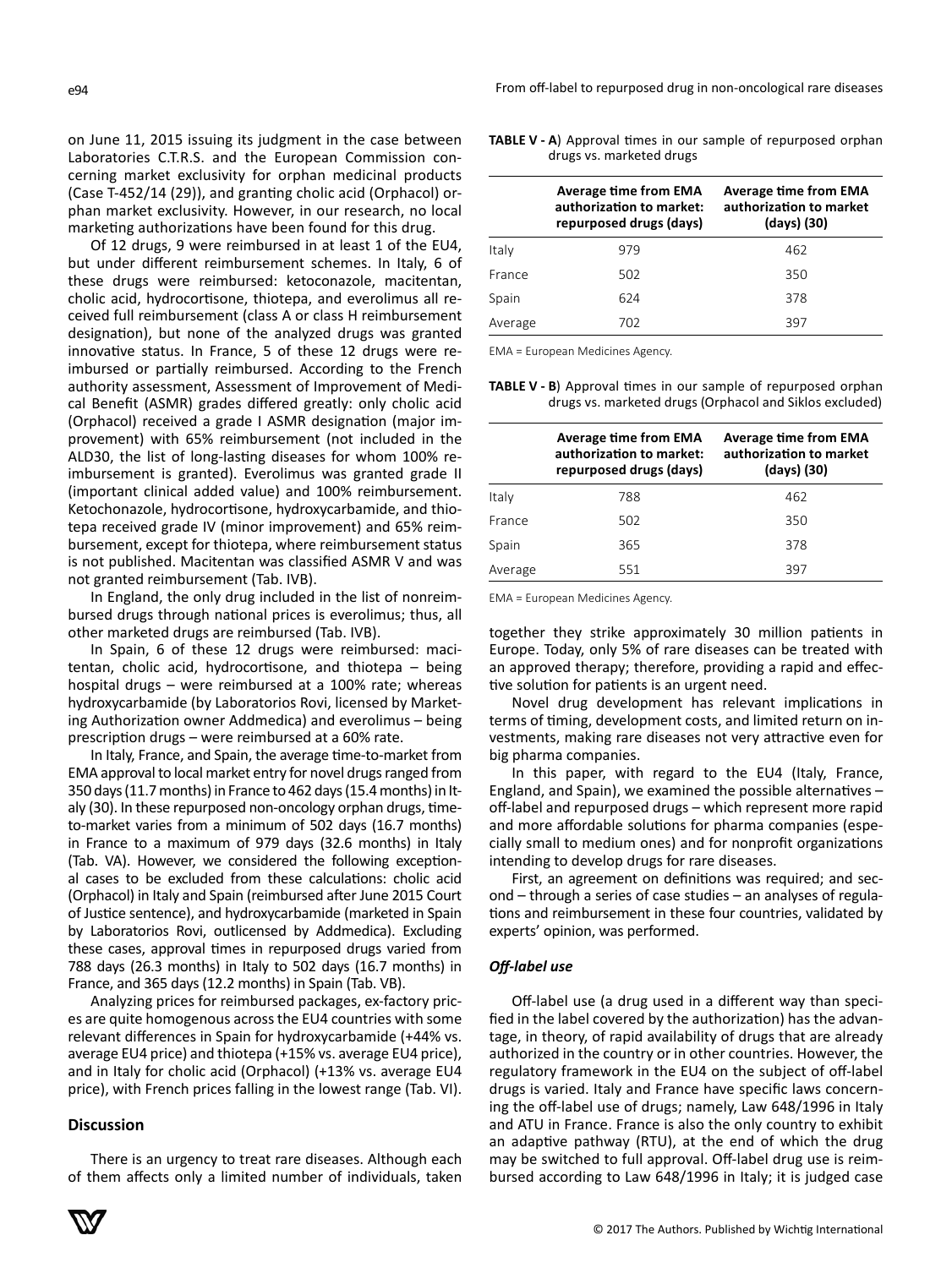| <b>Active substance</b> | Pack size           | Price of one pack $(\epsilon)$ [% to average] |                     |                      |                   |                      |
|-------------------------|---------------------|-----------------------------------------------|---------------------|----------------------|-------------------|----------------------|
|                         |                     | Ital $v1$                                     | France <sup>2</sup> | England <sup>3</sup> | Spin <sup>4</sup> | Average $(\epsilon)$ |
| Ketoconazole            | $60 \times 200$ mg  | 540.00 [0%]                                   | 540.00 [0%]         | 536.10 [0%]          |                   | 538.70               |
| Macitentan              | $30 \times 10$ mg   | 2,850.00 [9%]                                 |                     | 2,575.50 [-1%]       | 2,410.69 [-8%]    | 2,612.06             |
| Cholic acid (Orphacol)  | $30 \times 50$ mg   | 2,692.52 [13%]                                | 2,340.00 [-2%]      | 2,077.38 [-13%]      | 2,450.85 [3%]     | 2,390.19             |
| Hydrocortisone          | $50 \times 5$ mg    | 273.00 [0%]                                   |                     | 270.87 [0%]          |                   | 271.94               |
| Idebenone               | $180 \times 150$ mg |                                               |                     | 7,108.52 [0%]        |                   | 7,108.52             |
| Hydroxy-carbamide       | $100 \text{ mg}$    |                                               | 68.14 [-41%]        | 111.70 [-3%]         | 165.38 [44%]      | 115.07               |
| Thiotepa                | 15 <sub>mg</sub>    | 143.00 [-6%]                                  |                     | 137.38 [-9%]         | 174.04 [15%]      | 151.47               |
| Everolimus              | $30 \times 3$ mg    | 1,616.68 [1%]                                 | 1,598.40 [0%]       | 1,653.12 [4%]        | 1,516.12 [-5%]    | 1,596.08             |

**TABLE VI -** Package price of the analyzed repurposed orphan drugs

<sup>1</sup> Ex-factory price.

<sup>2</sup> PFHT.

<sup>3</sup> List price, £ converted to  $\epsilon$ , according to exchange rate July 21, 2017 (1.117).

4Public price minus 7.5% discount.

by case in England, and is reimbursed by provider or regional administration in Spain. In England, NICE undertakes a small number of evidence reviews of the clinical data supporting the off-label use of a medicine. The published report remains advisory in contrast to the binding funding requirements attached to the Technology Appraisals program that appraises licensed treatments.

In summary, a nonhomogenous picture arises in the EU4 concerning regulations and reimbursement of off-label drug use, which does not allow this use to be approached in a systematic way to provide solutions to patients affected by orphan diseases, even though the International Rare Disease Research Consortium has set an ambitious objective to deliver 200 new therapies for rare diseases by 2020 (10).

#### *Advantages and hurdles of repurposing*

Repurposed drugs (off-patent, shelved, or abandoned drugs) appear to be a more viable option, as they overcome numerous challenges associated with the R&D of new drugs. These drugs have already been well studied and characterized in terms of preclinical toxicity, pharmacokinetics, safety, and processes for production. Few further data are required for a repurposed drug, mostly on safety and some pivotal trials. Bibliographic evidence is permitted to support market access (MA) application (31). Consequently, repurposed drugs come to market more quickly than new drugs (32-35).

Thalidomide is the most famous and well-documented case of drug repurposing, from the unfolding of devastating teratogenic effects to its current use as an effective treatment in leprosy, multiple myeloma, and other diseases (36). Thalidomide has captured the public imagination as a symbol of the dangers of inadequate research and regulation in pharmaceuticals and, after much careful research and investment, it has proven to be an example of the benefits of drug repurposing.

We focused our analysis on repurposed orphan drugs for non-oncology rare diseases, as a less homogenous group of drugs that also have a lower perception of life-threatening conditions.

Of these 12 identified cases, we were able to examine the path from EMA approval to reimbursement and agreed prices in their respective countries. While regulation is centrally ruled by EMA, with homogeneous requirements and approval timings in all EU countries, pricing and accessibility of orphan drugs work at the national level; they are often driven by HTA outcomes and with variable impact from external reference pricing. National pricing regulations are often value-based and the value placed on orphan drugs varies according to the health care system. In Sweden, Norway, and England, orphan drugs are freely priced at the manufacturer level, but are still subject to indirect regulations and profit control (22).

In a paper presented to ISPOR 2014 (12), average timeto-reimbursement in the EU5 after the EMA approval ranged from 7.0 to 11.2 months for high-cost orphan/nonorphan drugs. Also in our analysis, time-to-local-market is not homogenous across EU4, resulting in an even longer time overall. France showed a much faster process for repurposed non-oncology orphan drugs than the other EU4 countries, and was in line with time for new drugs, whereas in Italy and Spain, time from EMA approval to market is longer for these repurposed drugs than for new drugs. The delay in time-tomarket in Italy and Spain is inconsistent with the advantages that drug repurposing brings about, and it could represent an obstacle for companies that investigate on this subject. Nevertheless, all of the approved drugs in Italy obtained full reimbursement by the National Health Service, while in France the reimbursement rate varied considerably.

On average, among the analyzed repurposed orphan drugs, hydroxycarbamide and thiotepa are the cheapest therapies, while cholic acid (Orphacol) and macitentan are the most expensive. Therapy prices depend on the number of patients as well as the availability of generic drugs. Indeed, cholic acid (Orphacol) and macitentan may be the most expensive therapy among those analyzed, targeting the diseases with the lowest prevalence. In contrast, the relatively low price for hydroxycarbamide and thiotepa might be justified by the available low-cost generics.

Hydroxycarbamide is a relevant case from this perspective. Hydroxycarbamide was an antineoplastic molecule that

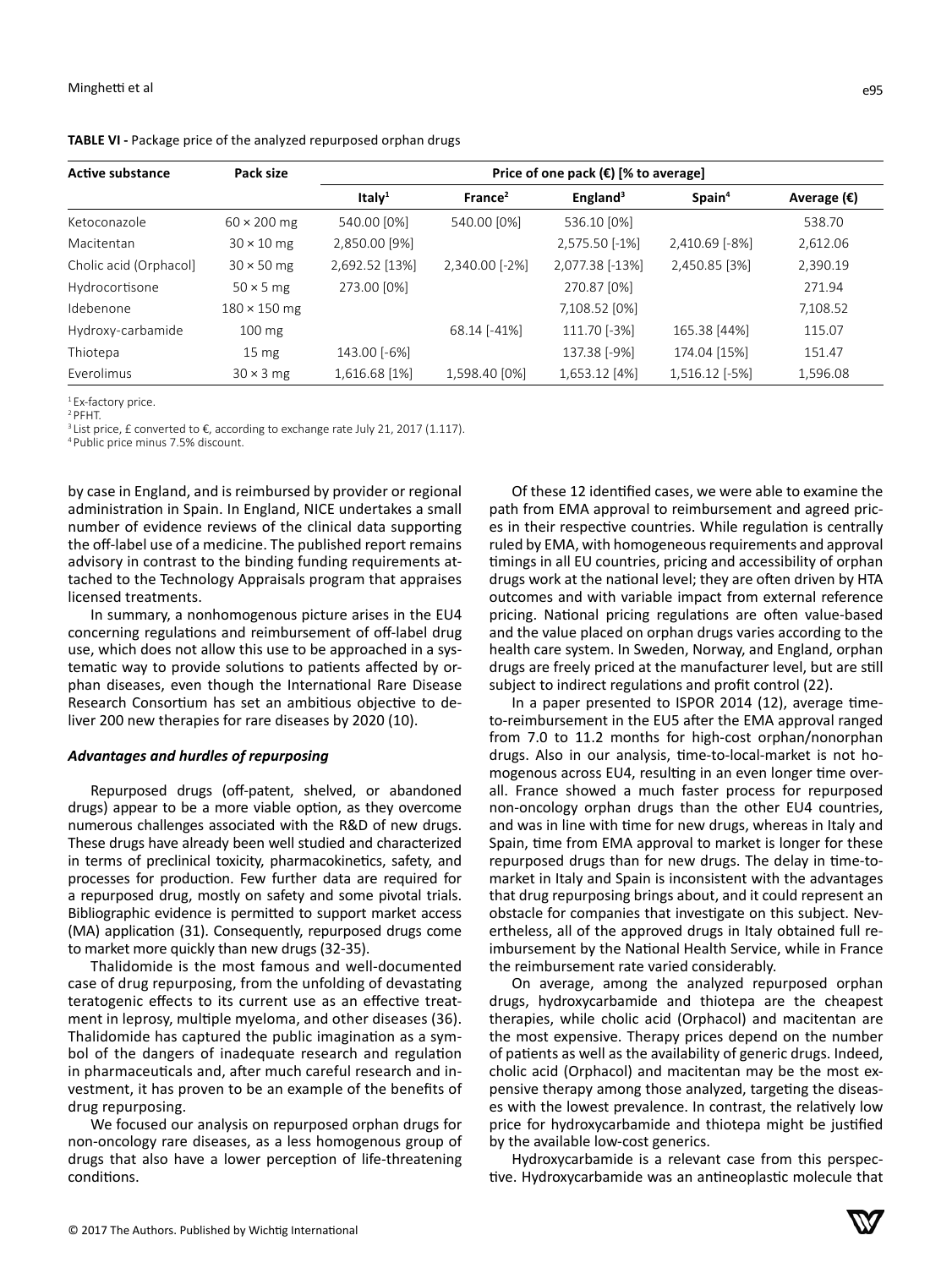was commercialized as Hydrea in France from 1968. In the absence of an alternative licensed drug for the treatment of sickle cell syndrome (SCS), Hydrea has been routinely used off-label for over 15 years in this indication. In 2007, Siklos became the first licensed orphan drug indicated in the symptomatic treatment of SCS (37). However, despite the French TC accepting the high value of the product (high SMR granted) and recommending a 65% reimbursement, it decided to compare Siklos to Hydrea and, as a consequence, Siklos was evaluated as bringing a weak additional benefit (ASMR IV) (38), which had a major impact on the price given by the French Economic Committee on Health Care Products (CEPS). The manufacturer of Siklos entered in litigation with the CEPS, which eventually led the French Council of State to rule in this case and grant a higher price (although it was lower than English and Spanish prices) (39).

On the other hand, if marketed generics could be an opportunity (once a generic drug repurposing opportunity has been identified), they represent a relevant challenge on price, and thus a return on investments for those organizations intending to develop and market repurposed orphan drugs. Although the costs of bringing repurposed drugs to market are lower than new drugs (14), particularly after discounting cost of discovery (40), there are still costs that involve patent application, manufacturing, supply and distribution, promotion, and sales. Incentives like 10- or 12-year patent coverage are no doubt encouraging, but are not enough for small companies or not-for-profit organizations.

# *Companies involved*

It is worth noting that many of the start-up companies investing in rare disease and/or repurposed drugs come from university spin-offs or even some patients' parents (i.e., Amicus Therapeutics, Lysogene). Furthermore, the rationale to develop repurposed drugs often comes from single case reports of off-label drug usage, with positive clinical results; therefore, they require more favorable legislation in this field.

Interestingly, most of these repurposed orphan drugs' MA owners were SMEs, but only 2 of them were able to market drugs in all EU4 countries (Laboratoires CTRS and Adienne). However, in some cases, licensing out has been a solution to overcome the relevant effort required to launch a new drug – even an orphan repurposed one. In fact, 2 out of 4 drugs marketed in all EU4 countries are launched by big pharma companies.

To promote repurposed orphan drug development and commercialization, a recent paper (10) has indicated interesting and factual business models for not-for-profit organizations. In our opinion, there is also a strong need to improve awareness on the subject, as product value is often not well recognized by payers and health policy systems. In fact, despite the clear benefits of repurposing for rare diseases, payers may regard companies focused on repurposing as similar to those producing generics, and will resist pricing that a sponsor may assume reflects the value of the product.

A defined reimbursement framework would be of great advantage both for companies who invest in repurposing – especially SMEs – and for patients to get easier and faster access to effective therapies. Specific regulations and detailed guidelines should be defined at both European and national levels.

For instance, when a positive safety profile is demonstrated, a repurposed orphan drug could be granted a centralized simplified procedure, such as the one in place for generic drugs. In addition, at the national level, a fast pricing and reimbursement procedure should be adopted, by defining a deadline from the approval date within which the price will be published.

### *Limitations of the study*

The limit of our research is represented by the analysis of non-oncology orphan drugs, which does not allow us to draw definite conclusions on all repurposed orphan drugs. However, it has helped us to describe some situations that are often encountered with repurposed orphan drugs and to highlight the key issues in this field.

# **Conclusions**

Providing a rapid and effective solution for patients suffering from rare diseases is an urgent need as only 5% of these diseases can be treated today by an approved therapy. Novel drug development has relevant implications in terms of timing, development costs, and limited return on investments, while for off-label use of authorized drugs, a nonhomogenous picture (in terms of regulations and reimbursement) arises in EU4, which does not allow this use to be approached in a systematic way to provide solutions to patients affected by orphan diseases.

Repurposing drugs represents a good opportunity to find effective treatments in rare diseases, offering advantages, such as shorter approval timings and lower investments. This emerging practice, which is often carried out by small companies, start-up companies, and not-for-profit organizations (e.g., research centers and universities) should be encouraged.

However, the regulatory status of repurposed non-oncology orphan drugs across Europe is deeply differentiated; for many of these drugs the national regulatory authorities have taken different decisions on pricing and reimbursement. A more homogenous assessment across the EU4 countries could ensure reimbursement and prices high enough to reward organizations investing in this field.

# **Acknowledgments**

The article was written in collaboration with Arianna Iorio, Dario Lidonnici, Stefania Niedecker, Virginia Ronco, and MA Provider.

#### **Disclosures**

Financial support: This publication was possible thanks to an unconditional grant from Santhera.

Conflict of interest: The authors declare no conflict of interest.

#### **References**

- 1. Baldovino S, Moliner AM, Taruscio D, Daina E, Roccatello D. Rare Diseases in Europe: from a Wide to a Local Perspective. Isr Med Assoc J. 2016;18(6):359-363.
- 2. Rare Disease Act, 2002. Available from: https://www.gpo.gov/ fdsys/pkg/STATUTE-116/pdf/STATUTE-116-Pg1988.pdf.